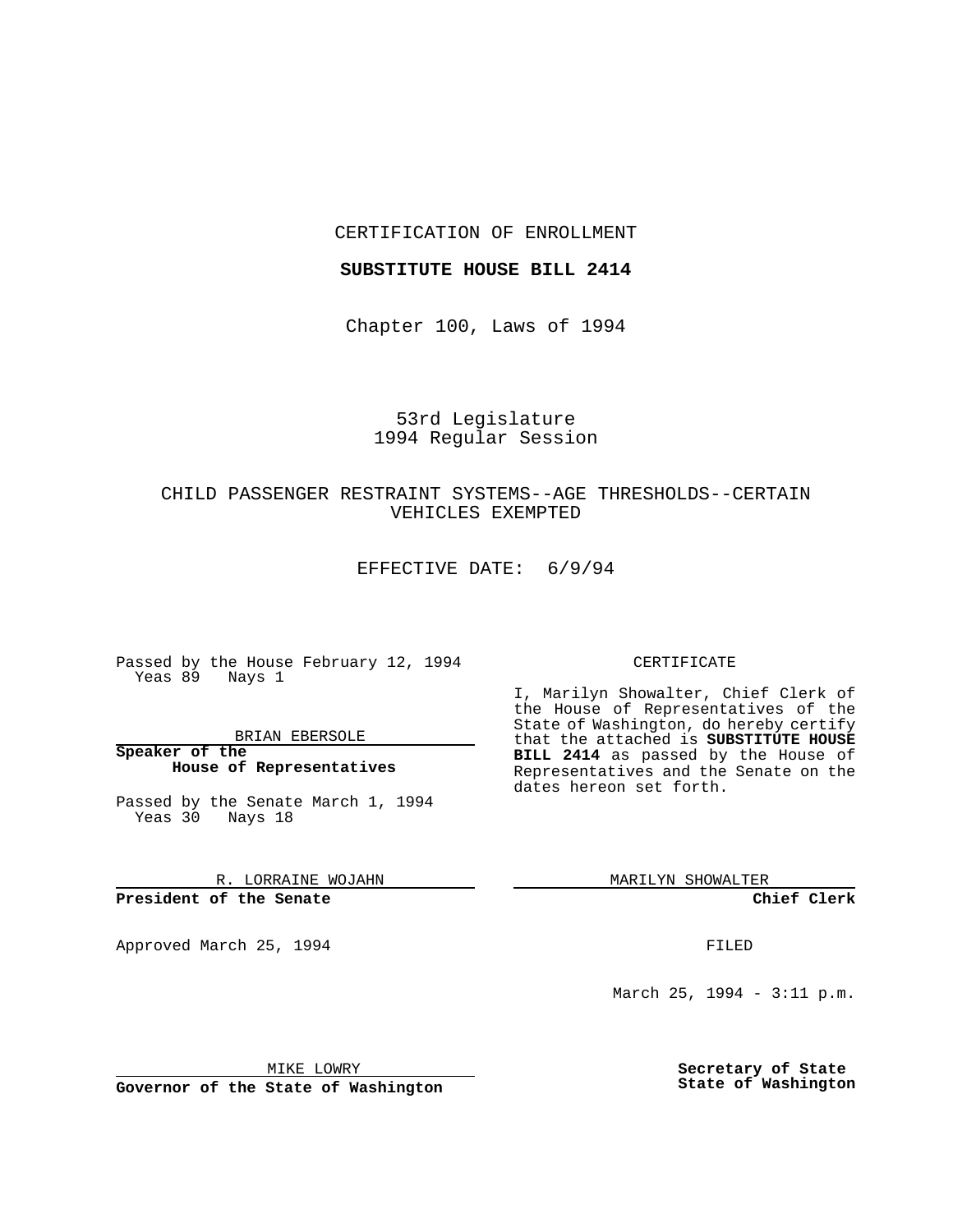# **SUBSTITUTE HOUSE BILL 2414** \_\_\_\_\_\_\_\_\_\_\_\_\_\_\_\_\_\_\_\_\_\_\_\_\_\_\_\_\_\_\_\_\_\_\_\_\_\_\_\_\_\_\_\_\_\_\_

\_\_\_\_\_\_\_\_\_\_\_\_\_\_\_\_\_\_\_\_\_\_\_\_\_\_\_\_\_\_\_\_\_\_\_\_\_\_\_\_\_\_\_\_\_\_\_

Passed Legislature - 1994 Regular Session

### **State of Washington 53rd Legislature 1994 Regular Session**

**By** House Committee on Transportation (originally sponsored by Representatives Brown, R. Fisher, Appelwick, J. Kohl, King and Patterson; by request of Washington Traffic Safety Commission)

Read first time 02/08/94.

1 AN ACT Relating to child passenger restraint systems; and amending 2 RCW 46.61.687.

3 BE IT ENACTED BY THE LEGISLATURE OF THE STATE OF WASHINGTON:

4 **Sec. 1.** RCW 46.61.687 and 1993 c 274 s 1 are each amended to read 5 as follows:

6 (1) Whenever a child who is less than  $((six))$  ten years of age is being transported in a motor vehicle that is in operation and that is required by RCW 46.37.510 to be equipped with a safety belt system in a passenger seating position, the driver of the vehicle shall keep the child properly restrained as follows:

11 (a) If the child is less than  $((tw\sigma))$  three years of age, the child 12 shall be properly restrained in a child restraint system that complies 13 with standards of the United States department of transportation and 14 that is secured in the vehicle in accordance with instructions of the 15 manufacturer of the child restraint system;

16 (b) If the child is less than  $((\text{six}))$  ten but at least  $((\text{two}))$ 17 three years of age, the child shall be restrained either as specified 18 in (a) of this subsection or with a safety belt properly adjusted and 19 fastened around the child's body.